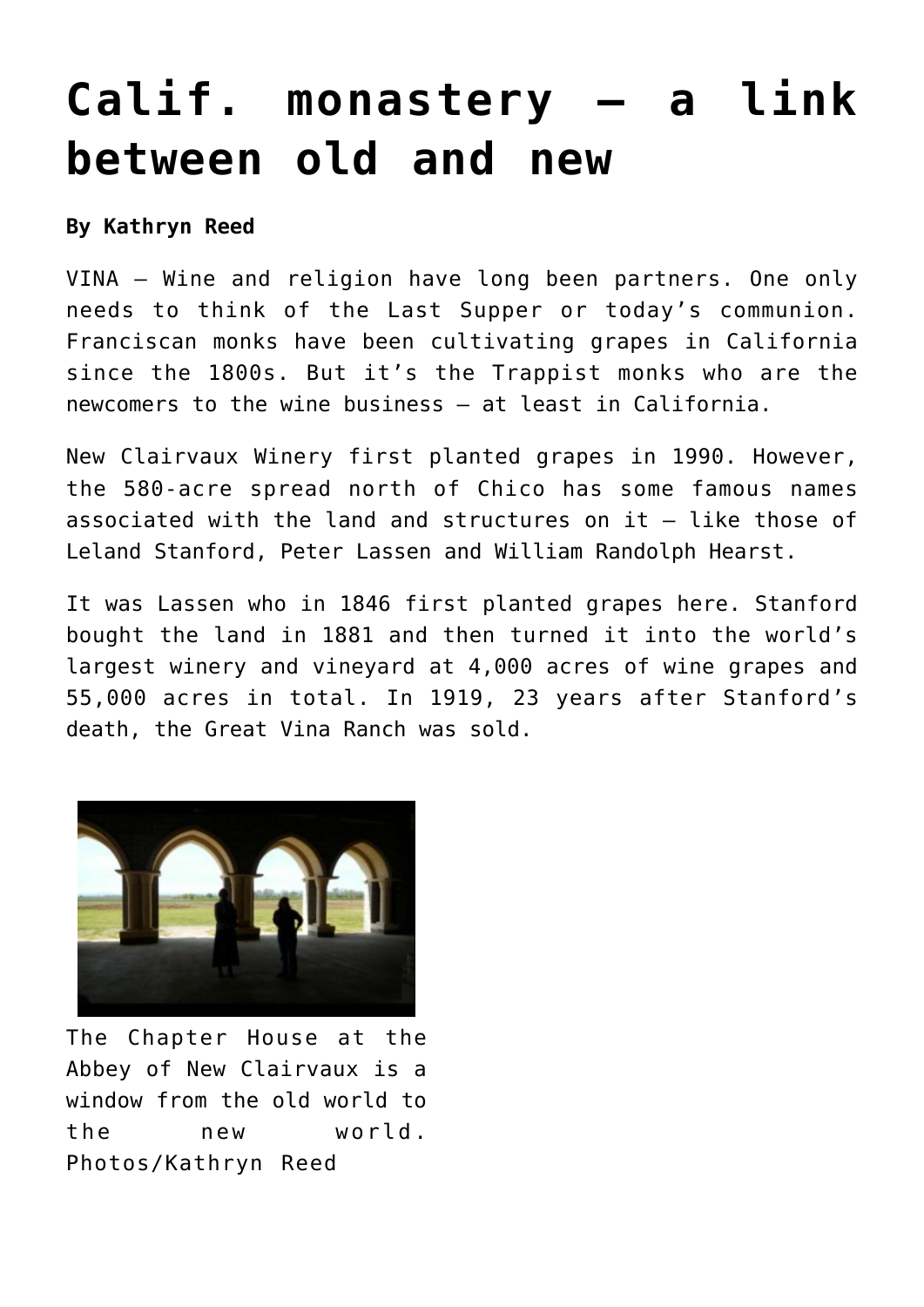The Abbey of New Clairvaux started in 1955.

The monks and their winemaker use the 100-year-old brick wine cellar today.

New Clairvaux winemaker Aimee Sunseri comes from some impressive pedigree. Her family's Nichelini Winery in St. Helena is the oldest family-owned winery in Napa County. She is also the winemaker there; making her the fifth generation to be part of Nichelini.

Sunseri has roots in El Dorado County, too, having worked at Boeger Winery in Placerville.

(Besides wine, the monastery also has a partnership with nearby Sierra Nevada Brewery to produce Ovila beer in the Belgian tradition.)

While the winery is a draw for many, the entire monastery is worth a visit even if one is not religious or is of a different faith. The Ovila Chapter House is being constructed from stones from the Ovila monastery in Spain. Hearst bought the Spanish Chapter House in 1931 with plans to use the stones at his property in Wyntoon. That never happened and he eventually gave the stones to the city of San Francisco with the intent the Chapter House would be reconstructed in Golden Gate Park. That also never happened.

The Abbey of New Clairvaux was given the stones in 1994 by the Fine Arts Museums of San Francisco with the agreement they only be used for a Chapter House.

It is now a work in progress. The Ovila Chapter House is the only place to see Cistercian-Gothic architecture in the United States.

Walking through the vacant structure under construction it's like being transported back in time. The craftsmanship of the hand-carved stone is exquisite, the arches providing views